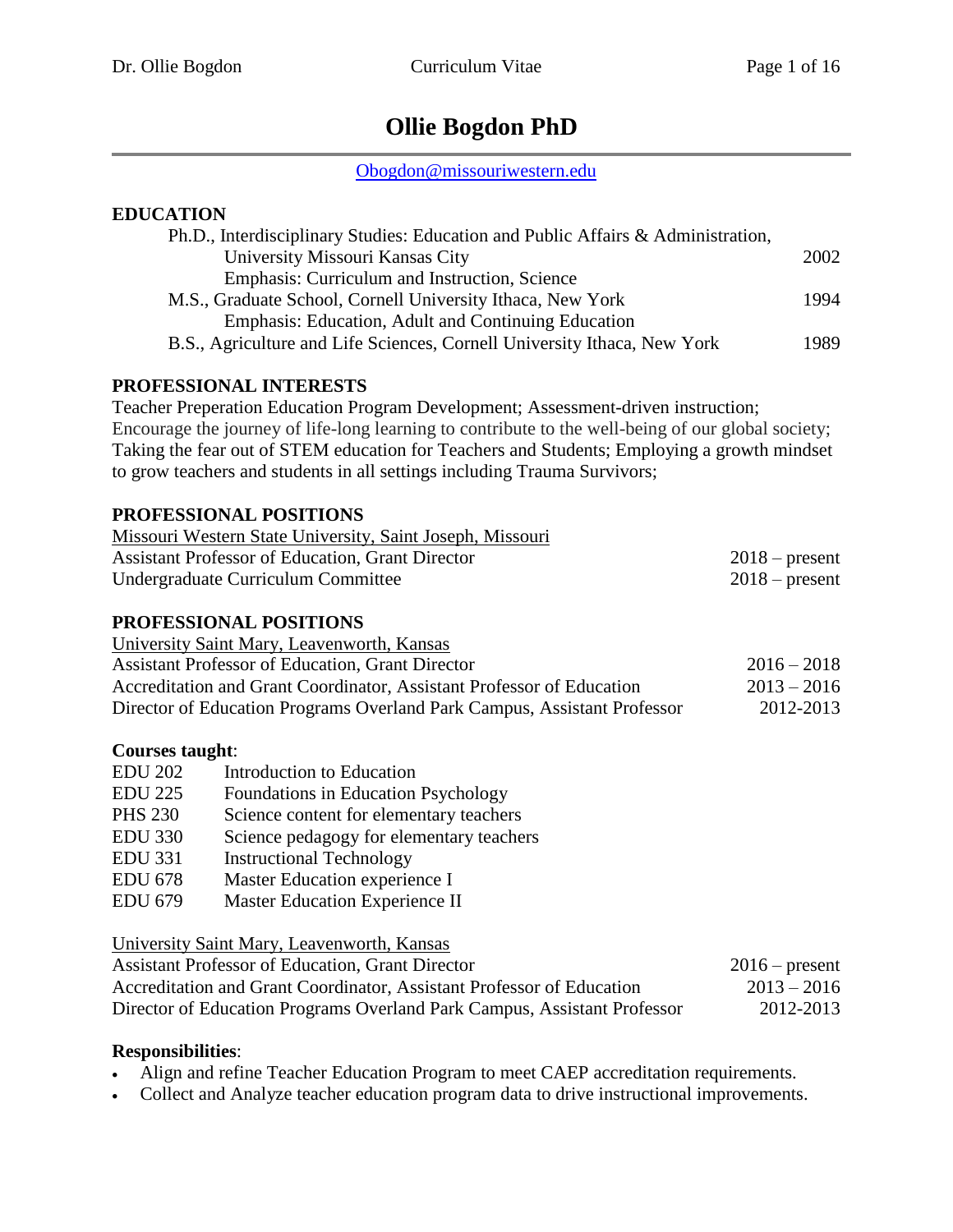- Build and maintain data and records collection system for academic and student affairs
- Teaching face to face and online/virtual classes
- Review course syllabi for compliance with State licensure requirements
- Develop, deliver and evaluate professional development for faculty, students, and LEA's
- Manage budgets and comply with state and federal reporting requirements
- Advising students for successful completion of teacher education program
- Attend KSDE and CAEP meetings and training as required
- Oversee MA of Education program and undergraduate courses
- Initiate, monitor, and evaluating functions of program maintenance and improvement

## **Courses taught**:

- ED 315 Classroom Assessment and Instructional Approaches
- ED 466 Teaching Mathematics in the Elementary School
- ED 467 Teaching Science and Health in the Elementary School
- ED 600 Problem Solving and Productive Reasoning
- ED 723 Research in Education
- ED 734 The Adult Learner
- ED 746 Teaching Science and Health in Elementary School

## **Courses taught (continued)**:

- ED 799 MA portfolio ESOL
- ED 799 MA portfolio Adult Education
- ED 799 MA portfolio Elementary Education
- ED 799 MA portfolio Teacher Leader
- MA 600 Reasoning in Mathematics
- MAT 719 Curriculum Design and Differentiation (on-line)
- NS 600 Exploring Earth Systems and Human Activities

## Southeast Missouri State University, Cape Girardeau, Missouri 2004 – 2012

*NASA Education Specialist*, Missouri NASA Education Program, Kansas City Region

- Maintain close contact with DESE to develop material and meet education needs of LEA's
- Development and delivery of K-12 LEA requested STEM content in the Missouri Northwest, Central and Kansas City region
- NASA/STEM-based in-service K-12 teacher training workshops and instructional presentations
- NASA/STEM-based K-12 pre-service teacher training workshops and instructional presentations
- NASA/STEM-based instructional presentations, activities, and projects to K-12 students
- NASA/STEM-based presentations to the general public

## University of Missouri Kansas City, Missouri 2004 – 2012

*Consultant & Facilitator,* Regional Professional Development Center

- Maintain close contact with DESE to ensure delivery of current requirements are aligned
- Partner with Science and Math Missouri Assessment Program facilitators at the Northwest, Central and Kansas City Centers to meet needs of urban, suburban and rural school districts
- Partner with Consultants, Specialists, and Coordinators to meet needs of over 30 school districts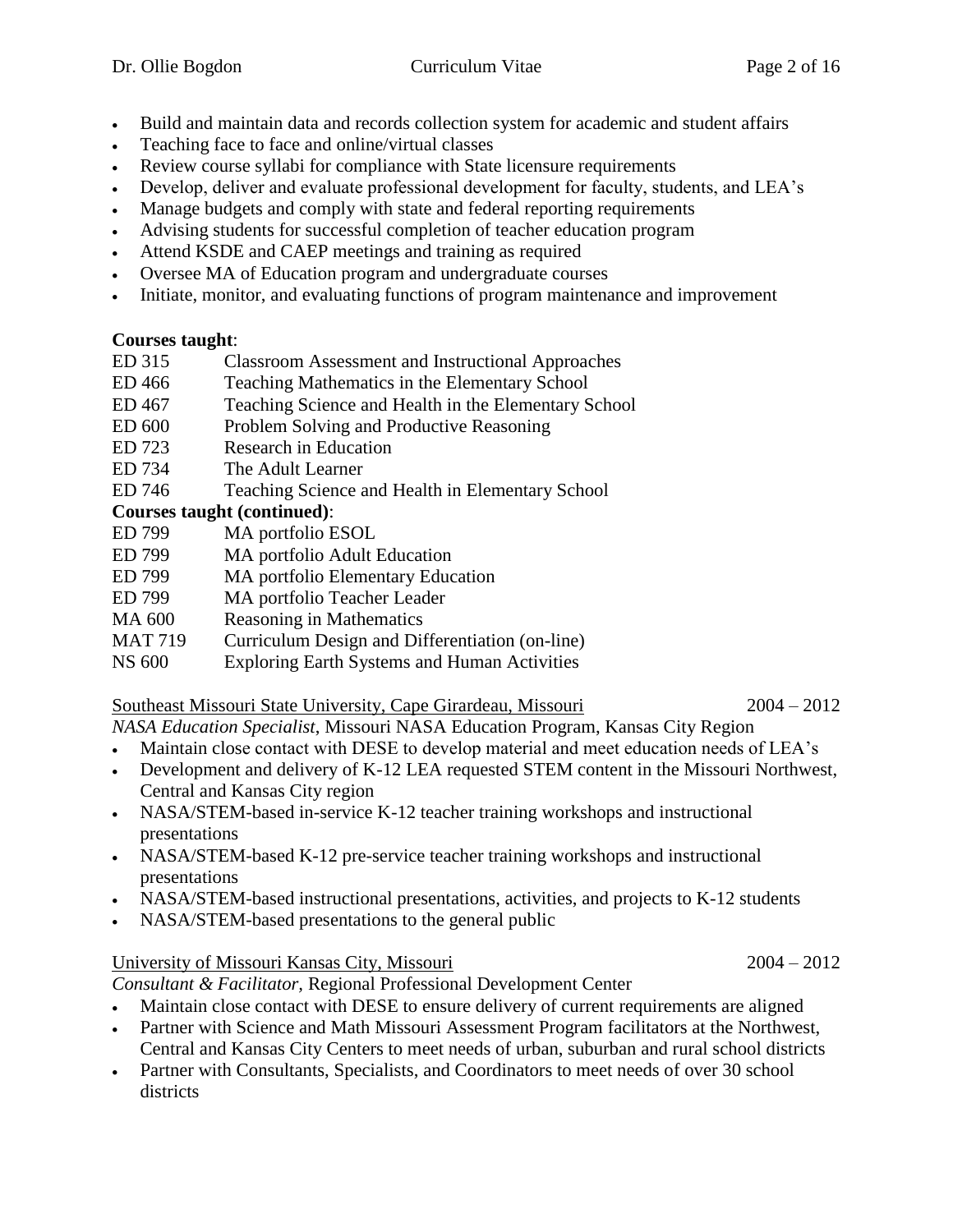| University of Central Missouri Warrensburg, Missouri,                                                  |               |
|--------------------------------------------------------------------------------------------------------|---------------|
| <b>Adjunct Instructor</b>                                                                              | $2010 - 2011$ |
| <b>Courses Taught: Physics for Teachers</b>                                                            |               |
| <b>Guest Lecturer</b>                                                                                  | 2008-2012     |
| Courses Guest Lectured in:                                                                             |               |
| <b>Elementary Science Teaching Strategies</b><br>Physics for Teachers                                  |               |
| <b>Biology for Teachers</b>                                                                            |               |
| <b>Secondary Science Teaching methods</b>                                                              |               |
|                                                                                                        |               |
| Missouri Western State University, St. Joseph, Missouri                                                |               |
| <b>Guest Lecturer</b>                                                                                  | 2011-2012     |
| Courses Guest Lectured: Science Methods in Early Childhood, Elementary & Middle School                 |               |
| courses                                                                                                |               |
|                                                                                                        |               |
|                                                                                                        |               |
| University of Missouri, Kansas City, Missouri                                                          |               |
| Graduate-level instructor, School of Education Continuing Education<br>Courses taught:                 | 1995-2012     |
| Over 25 customized interdisciplinary graduate level courses offered through individual                 |               |
| school districts, Science Pioneers, and the Kansas City Zoo                                            |               |
| <b>Adjunct Instructor</b>                                                                              | 2005          |
| <b>Courses Taught:</b>                                                                                 |               |
| Science Methods in the Early Childhood, Elementary, and Middle Schools                                 |               |
| <b>Guest Lecturer</b>                                                                                  | 2005-2010     |
| Courses Guest Lectured in:                                                                             |               |
| Science Methods in the Early Childhood, Elementary, and Middle Schools                                 |               |
| Curriculum and Instruction in science<br>$\bullet$                                                     |               |
|                                                                                                        |               |
| Rockhurst University, Kansas City, Missouri<br><b>Guest Lecturer</b>                                   |               |
| Courses Guest Lectured in:                                                                             | 2010-2011     |
| History and Philosophy of Science & Technology                                                         |               |
| Curriculum Methods and Assessment featuring math and science                                           |               |
| <b>Teaching Elementary School Science</b><br>$\bullet$                                                 |               |
|                                                                                                        |               |
| Kansas City Missouri School District Magnet School: Southeast Zoo Academy at the Kansas                |               |
| City Zoo Kansas City, Missouri                                                                         | $1994 - 2003$ |
| School Education Specialist, Liaison, and Lead Teacher                                                 |               |
| Taught across all content areas in school and on zoo grounds to K-8 students                           |               |
| Lessons delivered to meet state standards and placemat benchmarks<br>$\bullet$                         |               |
| Developed, implemented, taught, and assessed comprehensive teacher and staff professional<br>$\bullet$ |               |
| development across content areas                                                                       |               |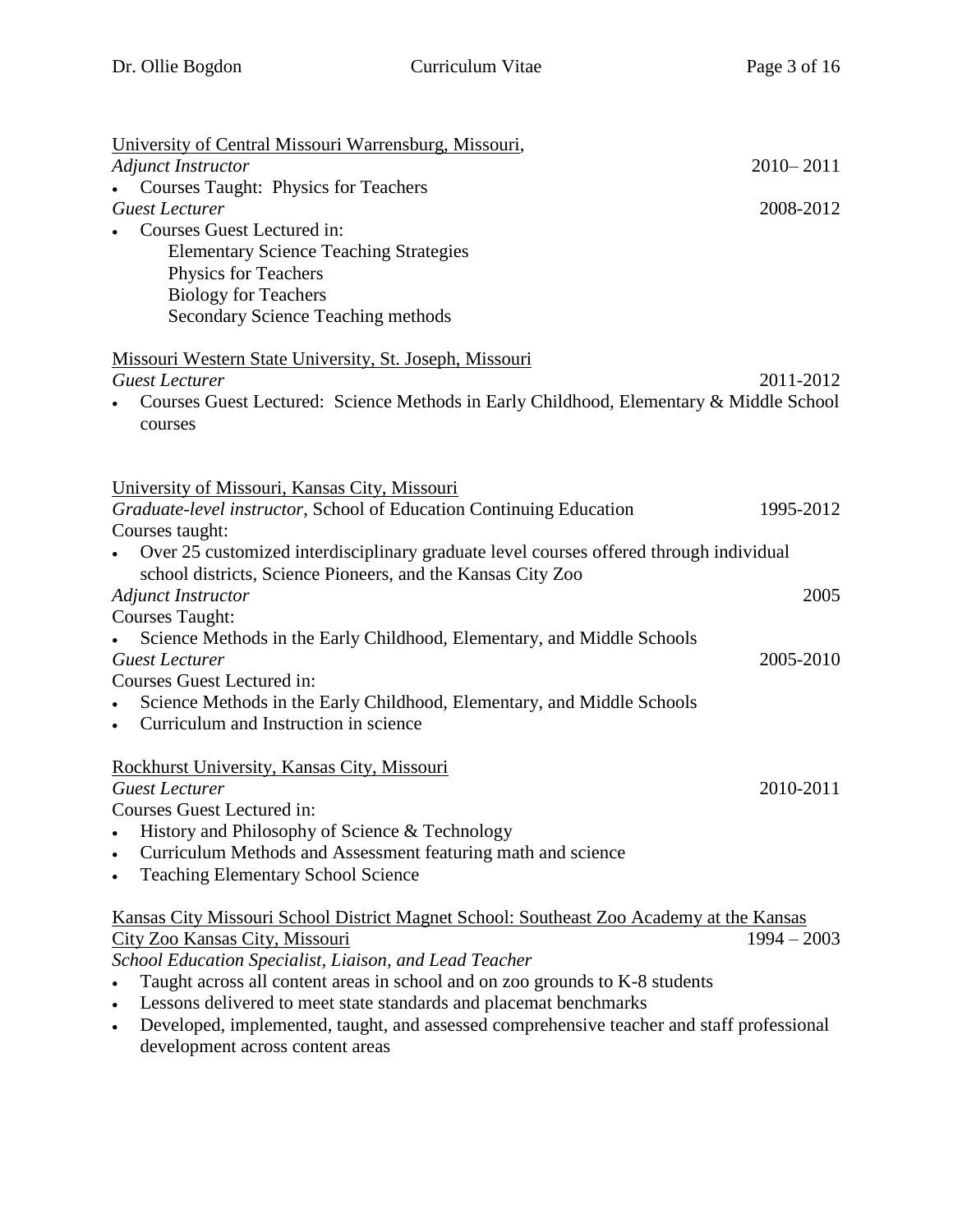## Kansas City Zoo Kansas City, Missouri 1994 – 2003

*Manager, Community, Schools and Teacher Services*

- Manage comprehensive community, school and teacher education programs meeting National and bi-state educational standards and delivering more than 50 structured programs
- Developed curriculum, promoted and delivered teacher training courses, professional development and workshops in conjunction with University of Kansas, University of Missouri Kansas City and area school districts.
- Developed, piloted, and evaluated activities on bio-diversity and multicultural communitybased conservation topics to achieve a healthy human and natural environment
- Designed, facilitated, evaluated staff training, highlighting needs assessment, group facilitation, communication with diverse audiences, leadership, and program skills
- Supervised community, school, and teacher educational programming and staff and managed budgets for on and off-site programming
- Developed curriculum, delivered, evaluated onsite and outreach education for pre-k through college level audiences

## Cornell University, Ithaca, New York

*Residential Community Coordinator,* Class of '28, '22 Halls and 112 Edgemore 1989-1994

- Served as liaison to various University Departments creating a better understanding of student, faculty and staff needs
- Designed, organized, facilitated student staff training, highlighting needs assessment, group facilitation, communication with diverse audiences, leadership, multiculturalism, and program implementation skills
- Developed programs, operational policies, administered program budget and developed budget priorities, increasing participation by over 900%
- Selected, trained and supervised student and professional staff
- Coordinated programming with Faculty in Residence and Faculty Fellows
- Conducted developmental student counseling and discipline sessions
- Participated in coordinating community outreach and facilitated community-university partnerships

## **GRANT EXPERIENCE**

Written and awarded grants totaling more than \$4 million dollars Grants benefitted Teacher Education Program Development, Teacher Professional Development, Student Education, Conservation practices and public environment education

Select grants written and awarded (complete list available on request):

- Kansans Can Excel in Math and Science
	- Amount: \$535,253

Funding Agency: Federal Math and Science Partnership Grants Program: Kansas Description: Co-PI with Dr. Julie Theile, Kansas State University, to provide hybrid and virtual summer institutes and academic year coaching for school districts across the state of Kansas to increase elementary and middle school teachers' pedagogy and content knowledge in science and math.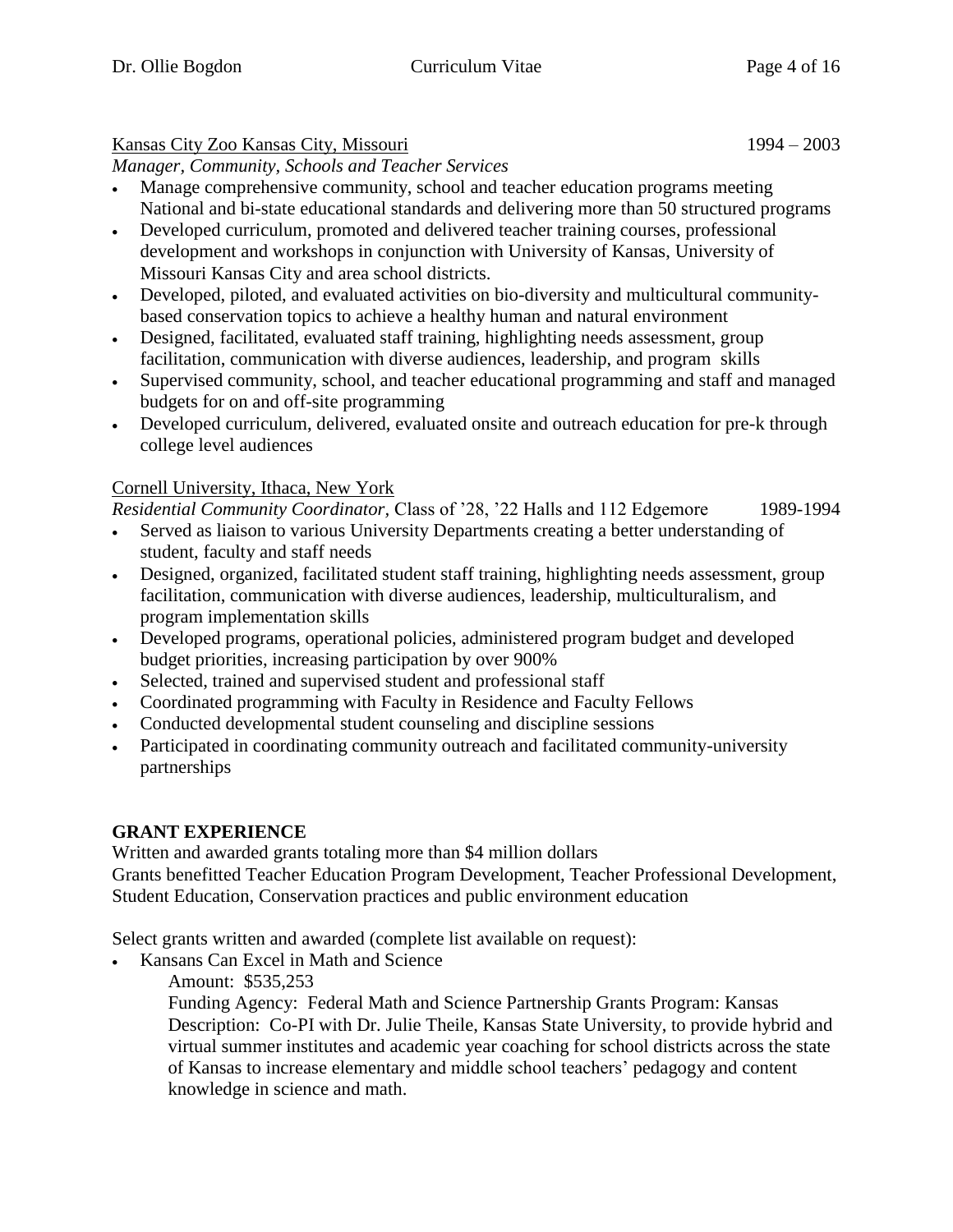- PRISM: Pioneers Receiving Instruction in Science and Math
	- Amount: \$446,686

Funding Agency: Federal Math and Science Partnership Grants Program: Kansas Description: Provide face-to-face summer institutes and academic year coaching for a high needs school district, USD453, to increase elementary school teachers' pedagogy and content knowledge in science and math.

4-H Urban STEM inSpired

Amount: \$1,000

Funding Agency: National Girls Collaborative Project

Description: 4-H girls grades 6-9 from the Kansas City urban region partner with University of Saint Mary Science and Math Majors to explore STEM careers through field trips and hands-on science investigations on Campus.

 The 3 G's of Science: GLE's, Girls, and Giggles: Connecting Girls, Science and Literature Amount: \$1,000 Funding Agency: Midwest Rural-Urban Girls Collaborative Project Description: West Platte County R-II 8<sup>th</sup> graders participated in a mentor-training program to explore science content and careers while working with  $2<sup>nd</sup>$  graders in reading and science.

Sounding out Science:  $7<sup>th</sup>$  Graders Mentor First Grade Students in Science and Phonics Amount: \$1,000 Funding Agency: Midwest Rural-Urban Girls Collaborative Project Description: the mentoring project, the middle school students also participated in 2 field trip opportunities. This grant only covered one field trip, but by combining minigrants the  $7<sup>th</sup>$  and  $8<sup>th</sup>$  graders were able to participate in 2 field trips visiting a total of three sites to further explore science, math and technology careers and content.

- BEAMS: Building Excellence and Achievement in Math and Science Amount: \$2,143,636
	- Funding Agency: Kauffman Foundation

Description: Grant Writing Coordinator, BEAMS: Building Excellence and Achievement in Math and Science; submitted by Raytown C-2 School District for the Math and Science Initiative funding awarded from the Kauffman Foundation. Core team members: Barbara Condra, Kim Bielawski, Michelle Hofmann-Cain, Marilyn Cannon, Amy Cusumano, Becky Hicks, Lynda Shrader, Marita Wooderson

 Environmental Education and Training Partnership States Grant: Missouri Amount: \$60,000 Funding Agency: National Environmental Education and Training Partnership

Description: Missouri Environmental Education Association strategic planning and environmental education certification program development.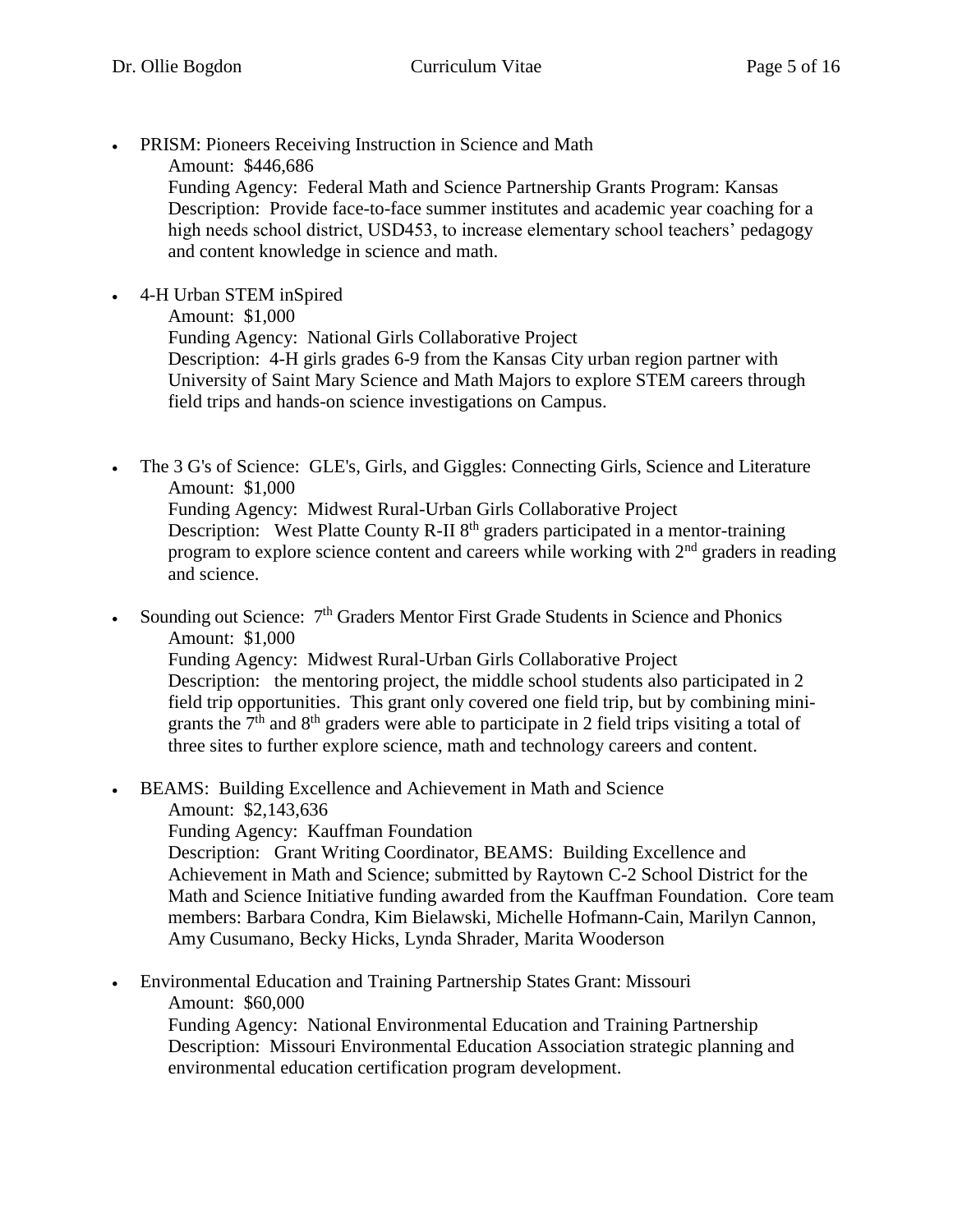#### **REFEREED CONFERENCE PAPERS, POSTERS, AND PRESENTATIONS**

Bogdon, O., Yeacker, K. Berger, M., Hedge, M., Pettigrew, S. (2020)*"The Story Behind 3 Dimension and Phenomena Based Units."* Workshop conducted at the Interface A, Osage Beach, MO

Veal, W., Odell, M., Bogdon, O., Scolavino, R. (2020) *How can the National Science Teaching Assotiation Support Teacher Candidates and Professors?* Workshop at the ASTE 2020 International Conference, Association for Science Teacher Education. San Antonio, TX

Bogdon, O. (2019) *Science, Math & Engineering Practices: Facts vs Discovery.* Workshop conducted at the Interface 2019 Professional Development Event sponsored by the Missouri Department of Elementary and Secondary Education. Celebrating 35 Years of Science, Technology, Engineering, and Mathematics Education and Innovation. Osage Beach, MO

- Bogdon, O. Thiele, J., (2018) *Minding Teachers' Mindsets: Impact of Professional Development Promoting a Positive School Climate for Learners*. Presentation to the Critical Questions in Education Symposium Kansas City, MO
- Bogdon, O. Luther, J., Wischropp, T., (2017). *Crooked Swing*. STEM Conference for Educators. Topeka, KS
- Bogdon, O., Hancock, K., Crawford, L. (2016) *Searching for Trends without State Data.* Mathematics and Science Partnerships Program Regional Conference. Baltimore, MD.
- Bogdon, O., Crain, N., Lawson, S. (2016). *Teaching Tools to Increase Student Achievement in Mathematics.* Mathematics and Science Partnerships Program Regional Conference. Baltimore, MD.
- Bogdon, O., Griffin, L., Muldoon, A., Stewart, M., Nevarez, C., Nez, K. (2015). *Practicing the Practices: Recognizing them in use*. National Science Teachers Association Regional Conference. Kansas City, MO.
- Bogdon, O., Stewart, M., Muldoon, A., Nevarez, C., Nez, K., Griffin, L. (2015). *Cross-Cutting Concepts go to S'COOL*. National Science Teachers Association Regional Conference. Kansas City, MO.
- Bogdon, Ollie. (2014). *Using Inquiry to Explore the NGSS Science Practices*. Interface Science and Math Conference A & B. Lake of the Ozarks, MO.
- Landever, G., Doolittle C., Bogdon, O., Carnahan, P. *Habits of Mind*. (2014). KACTE/ATE-K Conference. Olathe, KS.
- Bogdon, O. (2010). *Your Life Is Full Of Space*. National Science Teachers Association Regional Conference. Kansas City, MO.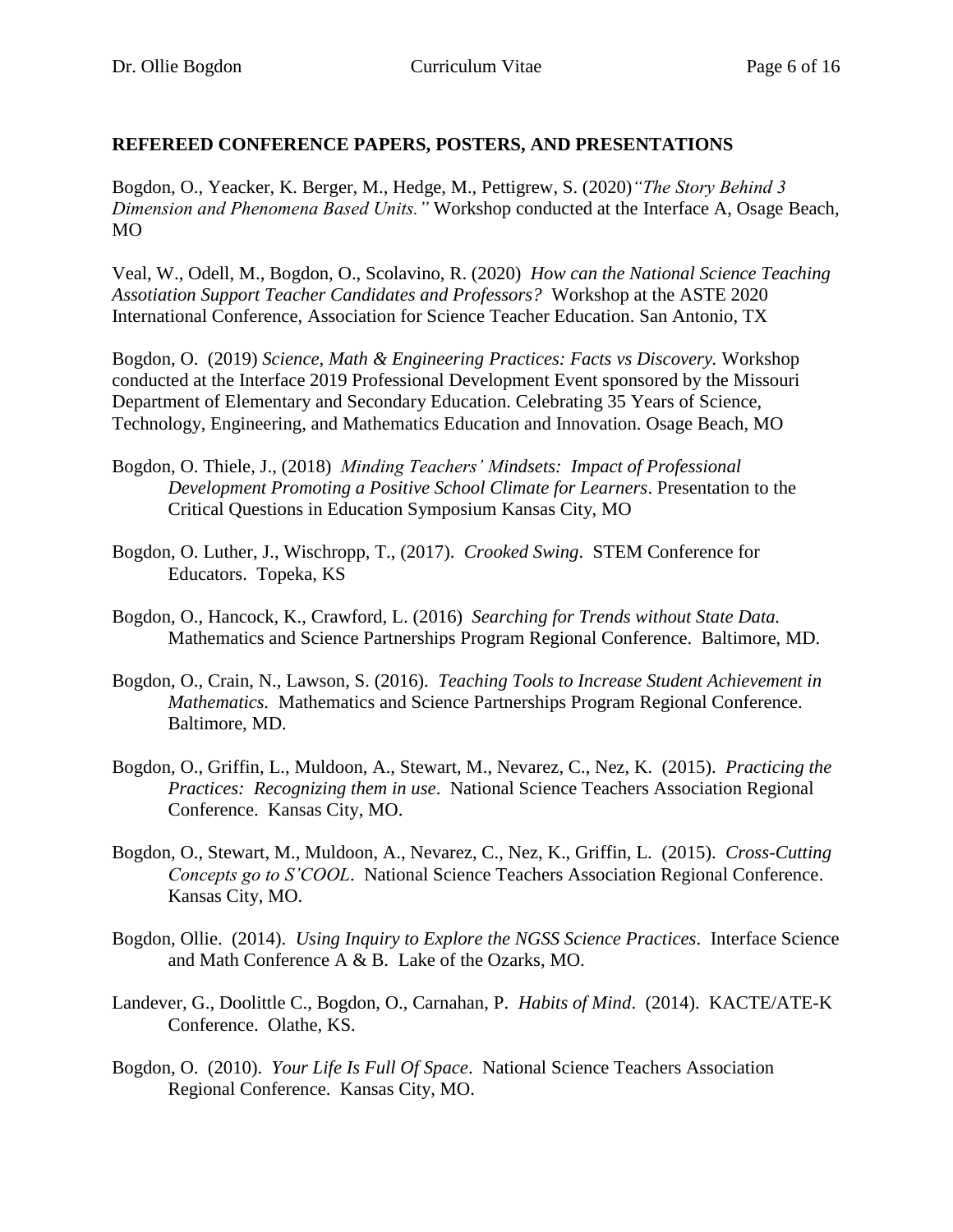- Bogdon, O. (2010). *NASA Goes Beyond Space Sciences*. National Science Teachers Association Regional Conference. Kansas City, MO.
- Daugherty, P., Bogdon, O. (2010). *Connecting Math and Science using NASA resources*. the National Science Teachers Association Regional Conference. Kansas City, MO.
- Bogdon, O., Daugherty, P. (2010). *NASA and Math…It All Adds Up*. Interface Science and Math Conference. Lake of the Ozarks, MO.
- Bogdon, O., Whitehead, B. (2009). *Your Life is Full of Space*. Space Exploration Educator's Conference. Houston, TX.
- Carter, S., Bogdon, O. (2009). *Surrounded By A Solar System*. Space Exploration Educator's Conference. Houston, TX.
- Bogdon, O., Carter, S. (2008). *NASA CONNECTS with Math and Science*. Interface Science and Math Conference. Lake of the Ozarks, MO.
- Bogdon, O., Daugherty, P. (2008). *H20: The Scientific Tale of One Drops Journey on Earth and in Space*. Space Exploration Educator's Conference. Houston, TX.
- Bogdon, O. (2008). *It All Adds Up: Integrating Science and Math*. Powerful Learning Conference. Kansas City, MO.
- Bogdon, O. (2008). *Bringing NASA Resources into your Classroom*. More-Net Information Technology Conference. Osage Beach, MO.
- Bogdon, O. and Daugherty, P. (2007). *Highlights from NASA: Favorite Best Practices for You to Explore*. Interface Science and Math Conference. Lake of the Ozarks, MO.
- Daugherty, P., Bogdon, O. (2007). *Explore Earth and Space Using NASA's Educational Resources*. Interface Science and Math Conference. Lake of the Ozarks, MO.
- Bogdon, O. (2007). *It All Adds Up to NASA*. National Council for Teachers of Mathematics Regional Conference. Kansas City, MO.
- Carter, S., Bogdon, O. (2007). *NASA Goes Techno*. MOREnet Instructional Technology Conference. Lake of the Ozarks, MO.
- Bogdon, O. (2006). *NASA: More Than Just Space*. Show-Me Professional Development Conference. Lake of the Ozarks, MO.
- Bogdon, O. (2006). *Taking NASA Technology into Your Classroom*. MOREnet Instructional Technology Conference. Lake of the Ozarks, MO.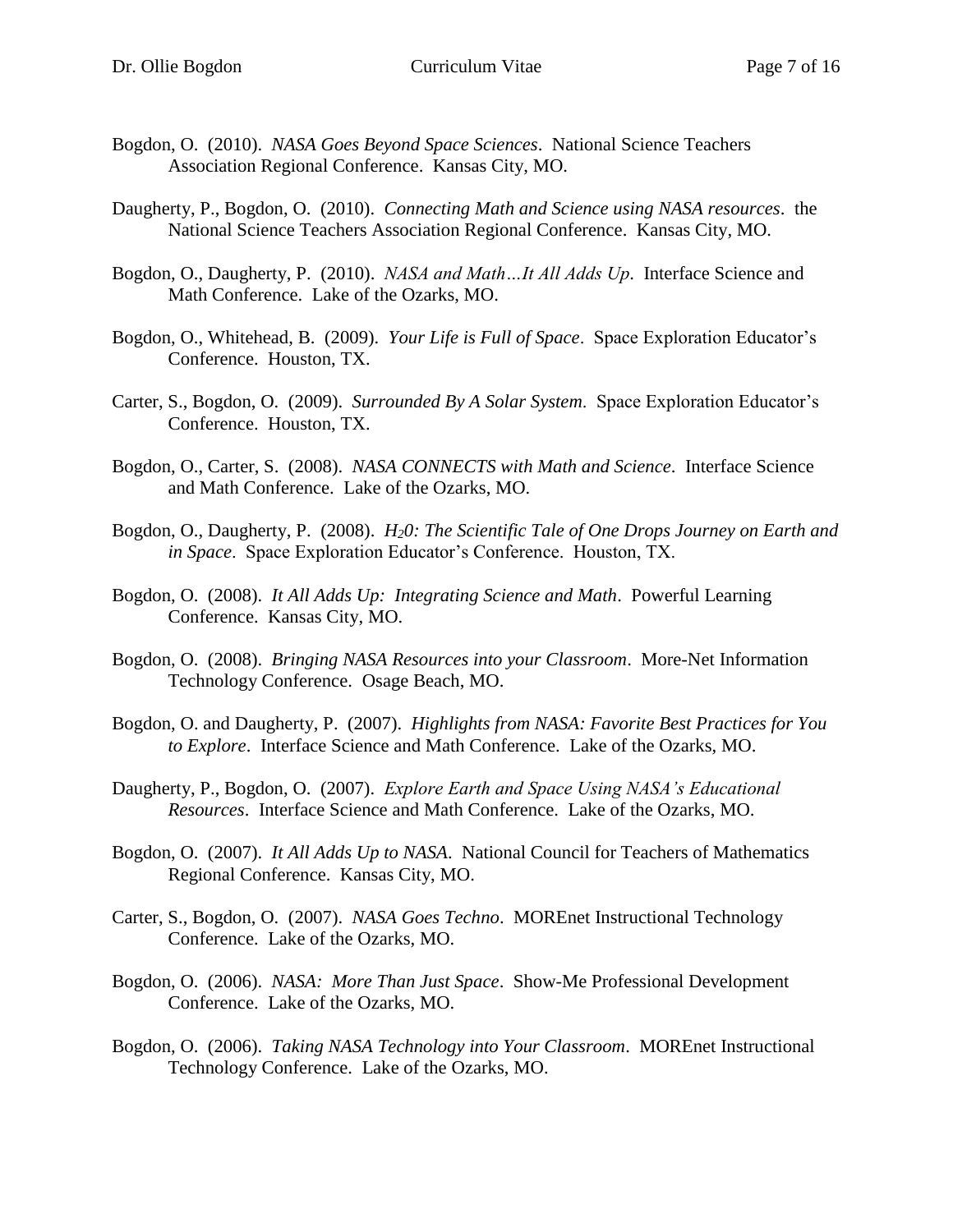- Bogdon, O. (2005). *NASA Connects with Math and Science*. Interface Science and Math Conference. Lake of the Ozarks, MO.
- Bogdon, O, Gilbert, J., and Visitacion, J. (2005) *I'm Certified, What's Next: EE RE-Certification*. North American Association for Environmental Education National Conference. Biloxi, MS.
- Bogdon, O, Weaver, J. (2005) *Planning a Networking and Visioning Summit*. North American Association for Environmental Education National Conference. Biloxi, MS.
- Bogdon, O., Tricia H. (2004). *Biodiversity: Life in Balance!* Interface 'A' Science and Math Conference. Lake of the Ozarks, MO.
- Bogdon, O., Grey, P. 2003. *Remarkable Migrations: Explore Animal Navigation Through Star Charts, Compasses, and Interactives!* Interface 'A & B' Science and Math Conference. Lake of the Ozarks, MO.
- Bogdon, O., Jordan, J. (2002). *Genetics & Diversity: Classroom Simulations and Internet Connections*. Interface Science and Math Conference. Lake of the Ozarks, MO.
- Tumlinson, L., MacMillen, O., Downing, C. (2001). *The Many Faces of Masks*. Rocky Mountain Great Plains Regional Social Studies Conference. Overland Park, KS.
- MacMillen, O. (2001). *Clumping, Lumping, and Building a Web*. Interface 'A' Science and Math Conference. Lake of the Ozarks, MO.
- MacMillen, O. (2001). *Blue River Glade: A Community Diversity Environmental Education Project*. American Zoo and Aquarium Association Annual Conference. St. Louis, MO.
- MacMillen, O. (2000). *Suitcase for Survival*. Interface 'B' Science and Math Conference, Lake of the Ozarks, MO.
- MacMillen, O. (2000). *AZA Conservation Education Messages—Where Do We Go From Here?* American Zoo and Aquarium Association Annual Conference. Orlando, FL.
- MacMillen, O., Turlin, C. (1999). *Using Community Partners for Teacher In-services*. Magnet School Conference of America. Tampa, FL.
- MacMillen, O., Parson, C. (1999). *African Safari* Interface 'B' Science and Math Conference, Lake of the Ozarks, MO.
- Smith, E., MacMillen, O. (1999). *The Zoo and Mathematics*. Regional Teachers of Mathematics Conference. Ames, IA.
- MacMillen, O., McClellan, M. (1999). *Siberia—It's More Than Ice and Snow*. National Council for Social Studies Conference. Orlando, FL.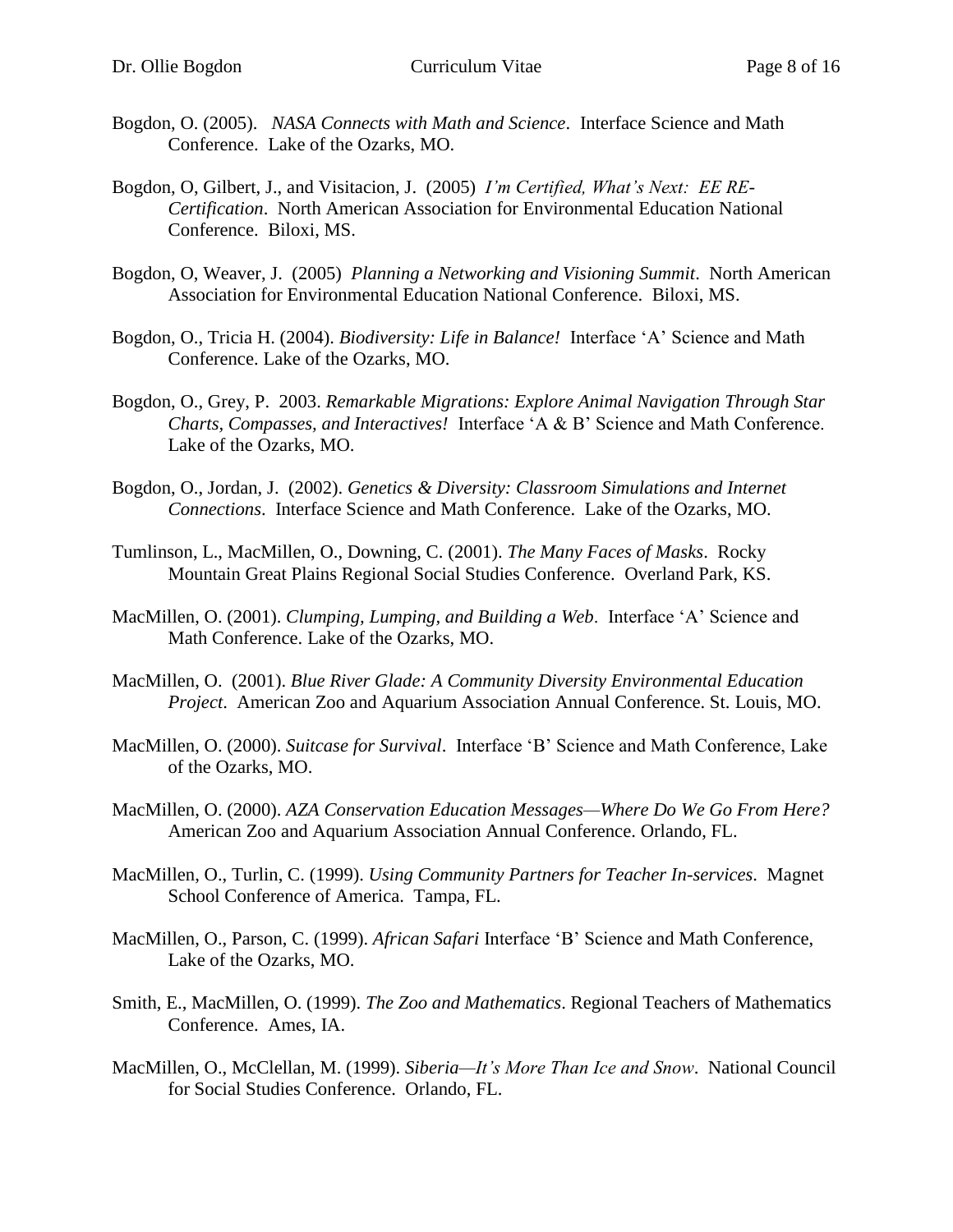- MacMillen, O., Robyn, T., Blackwell, J. (1999). *Blue River Glade: A Community Diversity Environmental Education Project*. Conservation Conference. San Diego, CA.
- MacMillen, O., Tumlinson, L. (1999). *Introducing MACIE: The Mid America Consortium for International Education*. Kansas Social Studies Conference. Wichita, KS.
- MacMillen, O. (1998). *Teacher Advisory Groups*. American Zoo and Aquarium Association Annual Conference. Tulsa, OK
- Duckworth, M., MacMillen, O. (1997). *Economics and the Environment* Rocky Mountain Great Plains Regional Social Studies Conference. Overland Park, KS.
- Smith, E., MacMillen, O., Vickers, J. (1997). *The Zoo and Mathematics*. Missouri Council of Teachers of Mathematics Fall Conference. Columbia, MO.
- MacMillen, O. (1996). *Focusing in on Volunteer Energy: Kansas City Zoo Camera Club*. American Zoo and Aquarium Association Annual Conference. Honolulu, HI.
- MacMillen, O. (1995). *HIStory/OURstory: Gaining Perspective in Cultural Interpretation*. American Zoo and Aquarium Association Central Regional Conference. Wichita, KS.
- MacMillen, O. (1994). *The Educational Effectiveness of a Zoo Outreach Program in Working with a Classroom Curriculum Unit*. American Zoo and Aquarium Association Northeast Regional Conference. Hershey, PA.
- MacMillen, O. (1994). *Zoomobile Effectiveness: Sixth Graders Learning Vertebrate Classification*. American Zoo and Aquarium Association Annual Conference. Atlanta, GA.

## **PUBLICATIONS**

KSHB Channel 41 and Kansas City Royals 2020

*Consultant*

 Wrote *A Look at Clouds from KSHB Channel 41 School Day at the K* in conjunction with students from Missouri Western State University. This is a Pre/Post Unit plan for Teachers to use in conjunction with attending School Day at the K.

Mid-America Regional Council, Kansas City, Missouri 2004 *Consultant*

- Conducted environmental education study in the bi-state Kansas City region to identify strategies to improve integration of environmental education
- Identified current state of environmental education in the bi-state Kansas City region
- Identified target timeframe and develop goals with measurable outcomes to expand environmental education and enhance integration within and across academic subjects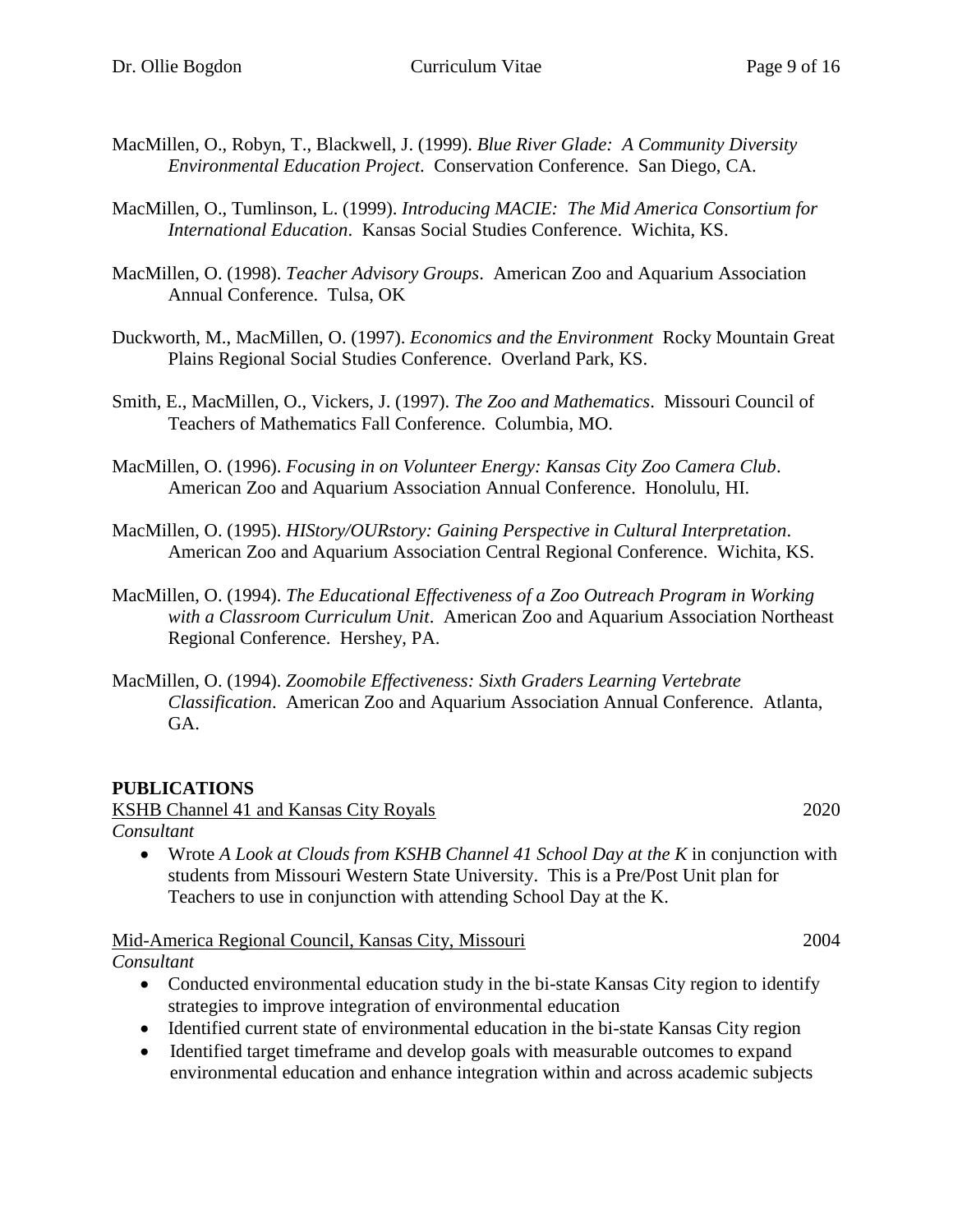## American Zoo and Aquarium Association, Silver Spring MD 2003

*Project Advisor* - Multi-Institutional Visitor Education Project

Assisted in literature review to create the background research in preparation for a National Science Foundation Research Grant. Literature Review was published as Visitor Learning in Zoos and Aquariums. The NSF research grant findings were published in 2007 as Why Zoos & Aquariums Matter: Assessing the Impact of a Visit to a Zoo or Aquarium

## **INVITED PAPERS, PRESENTATIONS, WORKSHOPS, AND PUBLICATIONS**

- Bogdon, O. (2020). *How can the National Science Teaching Association Support Teacher Candidates and Professors.* Workshop conducted at the ASTE 2020 International Conference, The Association for Science Teacher Education. San Antonio, TX
- Bogdon, O., Konishi, H. (2019) *Cognitive Science, Trauma, and Creating an Environment for Healing.* Presentation to the 2019 Annual Child Abuse, Education, Prevention and Investigation Conference. St. Joseph, MO
- Bogdon, O. (2019). *Using the NSTA Learning Center as an e-textbook.* Invited Lecture presented to National Science Teachers Association National Conference. St. Louis, MO
- Bogdon, O., Peyser, L. (2016). *Connecting Math and Science through Ratios, Statistics, and Modeling*. Keynote presentation at Kansas Excellence in Math and Science Teaching Conference. Hutchison, KS
- Bogdon, O., Lutz, A., Shreve, N. (2016). *Pioneers Receiving Instruction in Science and Math MSP Grant highlights*. Kansas Excellence in Math and Science Teaching Conference. Hutchison, KS
- Bogdon, O., Sharpley, S. (2014) *Using Virtual Math Manipulatives with the Standards for Mathematical Practices*. Presentation at KCPT K-12 Technology Conference: Redefine Your Classroom. Overland Park, KS.
- Bogdon, O., Landever, G. (2013) *Live Binders: Taking the 3 ring out of notebooks*. Presentation at KCPT K-12 Technology Conference: Redefine Your Classroom. Overland Park, KS.
- Landever, G., Bogdon, O. (2013) *Common Core and Screen Kids: Infusing 21st Century Teaching and Learning*. Presentation at KCPT K-12 Technology Conference: Redefine Your Classroom. Overland Park, KS.
- Bogdon, O. (2012). *Ready, SET, NASA: Engaging Youth in STEM Education Using Resources from NASA*. Roundtable Poster at North Central 4-H Science Academy. St. Louis, MO.
- Bogdon, O., (2012) *PBS Learning Media: Learning 360 meets NASA.gov*. Speaker at KCPT K-12 Technology Conference. Overland Park, KS.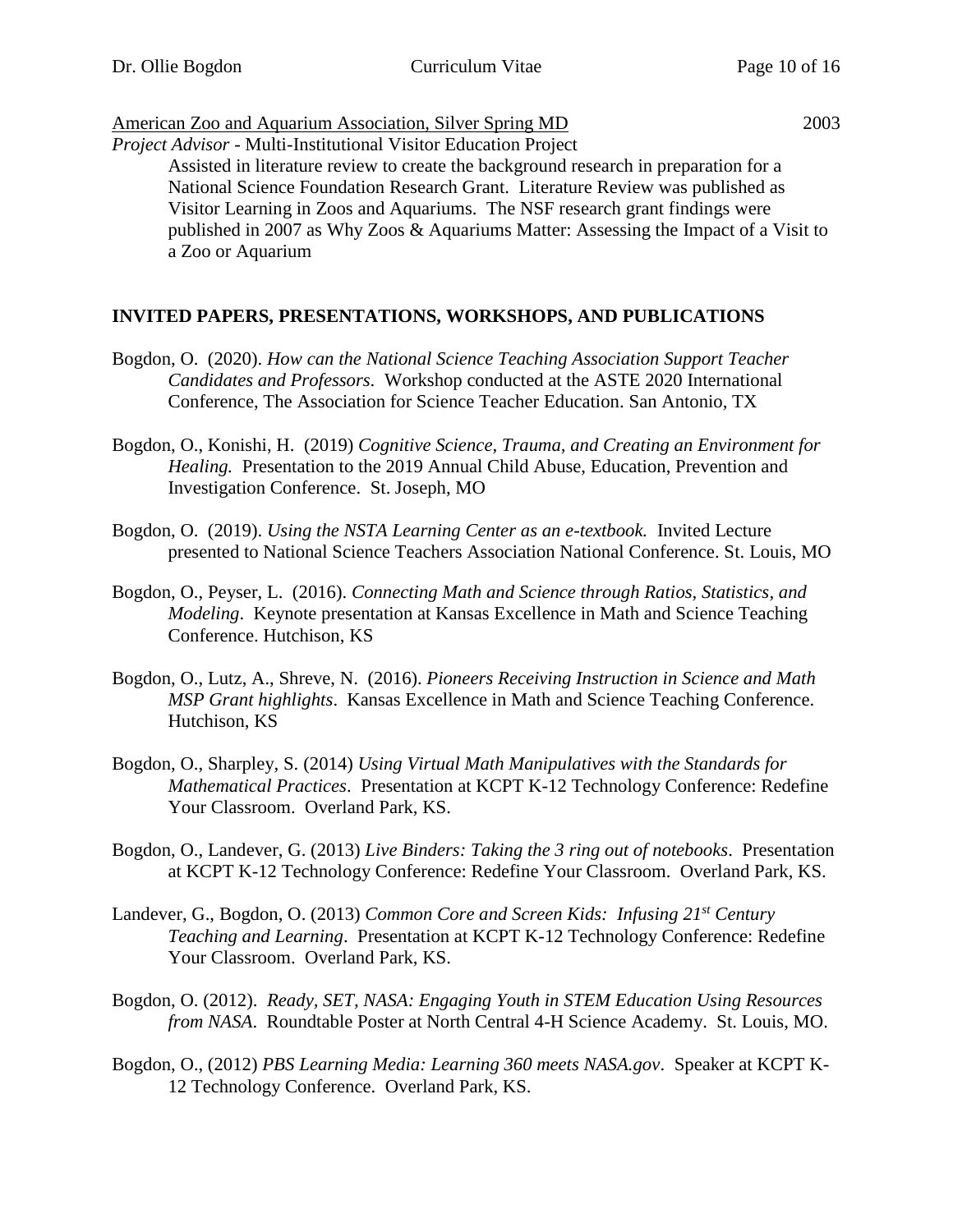- Bogdon, O. (2011). *NASA Goes Beyond Space Sciences Bringing You Fun Science Today for a More Inquisitive Tomorrow*. Presentation at Missouri Library Association Annual Conference. Kansas City, MO.
- Bogdon, O. (2011). *Despite Your Own Fears, You Too Can Get Youth Excited About Science*. Keynote Address at the Mid-America Library Alliance Professional Development Children's Workshop. Kansas City, MO.
- Thompson, M. and Bogdon, O. (2011). *Weathering the Storm at School Day at the K*. Presentation to over 15,000 students and teachers at School Day at the K with WDAF Fox 4 weather team. Kansas City, MO.
- Bogdon, O. (2010). *Using NASA's Educational Resources for Teaching Your Students*. Presentation for the student chapter of Missouri National Education Association Chapter of the University of Central Missouri. Warrensburg, MO.
- Thompson, M. and Bogdon, O. (2010). *Weathering the Storm at School Day at the K*. Presentation to over 15,000 students and teachers at School Day at the K with WDAF Fox 4 weather team. Kansas City, MO.
- Bogdon, O. (2010). *Fun with NASA Science, From UV Rays to Microgravity: What You Can Explore at Home*. Hands-on Science experiments for families at the Family Matters Science Day with the National Science Teachers Association Regional Conference. Kansas City, MO.
- Thompson, M., Bogdon, O. (2009). *Weathering the Storm at School Day at the K*. Presentation to over 15,000 students and teachers at School Day at the K with WDAF Fox 4 weather team. Kansas City, MO.
- Bogdon, O. (2009). *Going Green With NASA*. Workshop at Missouri Master Naturalist State Continuing Education Conference. Kansas City, MO.
- Bogdon, O. (2008). *Bringing NASA Into Your Classroom*. Presentation at Missouri State Teachers Association Conference. Kansas City, MO.
- Bogdon, Ollie. (2008). *Bringing NASA into Your Classroom*. Presentation at Science, Math, and Resources in Technology for Teachers Conference. Overland Park, KS.
- Bogdon, Ollie. (2008). *NASA Goes Beyond Space Sciences*. Presentation at Missouri National Education Association Conference. Kansas City, MO.
- Bogdon, O. (2008). *Enhance your After School Program with NASA Resources*. Presentation at the After School Science Academy. Kansas City, MO.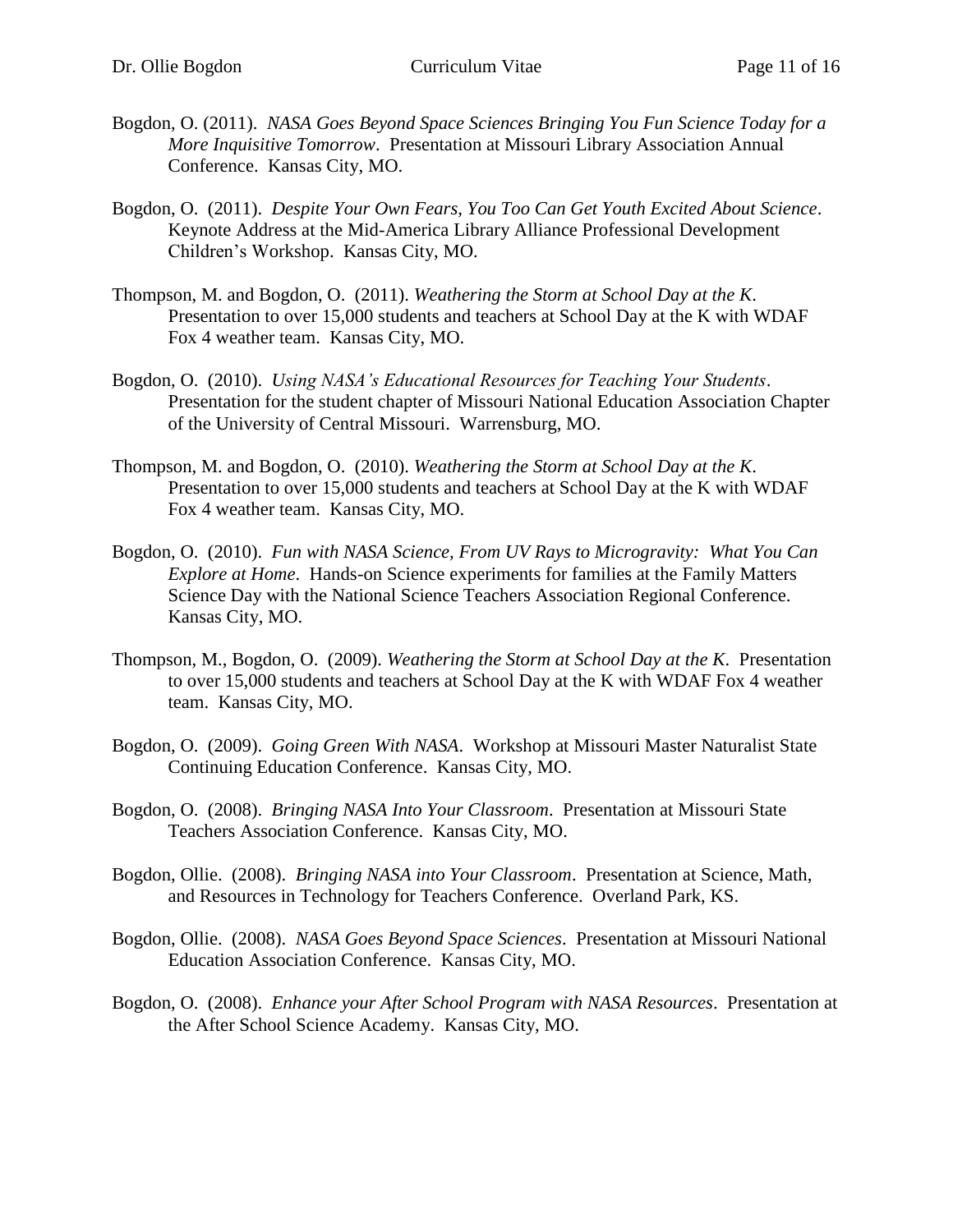- Thompson, M., Bogdon, O. (2008). *Weathering the Storm at School Day at the K*. Presentation to over 15,000 students and teachers at School Day at the K with WDAF Fox 4 weather team. Kansas City, MO.
- Bogdon, O., Visitacion, J. (2005). *Certifying Environmental Education Providers*. Presentation at Environmental Education and Training Partnership International Leadership Conference. Shepherdstown, WV.
- McReynolds, C., Williams, S., Bogdon, O. (2005). *Giving Your State Association a Boost*. Presentation at Environmental Education and Training Partnership International Leadership Conference. Shepherdstown, WV.
- Bogdon, O. (2005). *NASA Resources for Your Classroom*. Presentation at Launching a Dream: The First Step to the Future. Liberty, MO.
- Schmidt, D., Bogdon, O. (2003). *Using an Immersion Exhibit to Supplement Teaching Culture and Wildlife through East Africa*. Teacher Presentation at African Studies Summer Institute. Kansas City, MO.
- Bogdon, O., Schmidt, D. (2002). *Culture and Wildlife Through East Africa*. Teacher Presentation at African Studies Summer Institute. Lawrence, KS.
- MacMillen, O., Tumlinson, L., Collins, K. (1999). *Introducing MACIE: The Mid America Consortium for International Education*. Teacher Presentation at the National Institute for Technology Conference. North Kansas City, MO.
- MacMillen, O. (1997). *Culture and wildlife through East Africa*. Presentation at Teaching Africa: Avoiding Stereotypes Workshop. Lawrence, KS.
- MacMillen, O. (1997). *Focus on Endangered Species: Corporate Zoomer Education Program*. Presentation at Jazzoo Corporate Donor School Mentoring Program kickoff. Kansas City, MO.
- MacMillen, O. (1996). *Trash Impact*. Article in Kansas City Zoo News. Kansas City, MO.
- MacMillen, O. (1994). *What is Culture: An Exploration of Group Facilitation with Diverse Audiences*. Presentation at Cornell University Student Government Leadership Conference. Ithaca, NY.
- MacMillen, O. (1993). *Native Americans as Environmentalists*. Teacher workshop presented at the Southern Tier Environmental Educators Network Teachers Conference. Binghamton, NY.
- MacMillen, O. (1993). *P is for Periwinkle: A Look at Exposure on the Development of L. litorrea*. Paper presented at Shoals Marine Lab. Portsmouth, NH.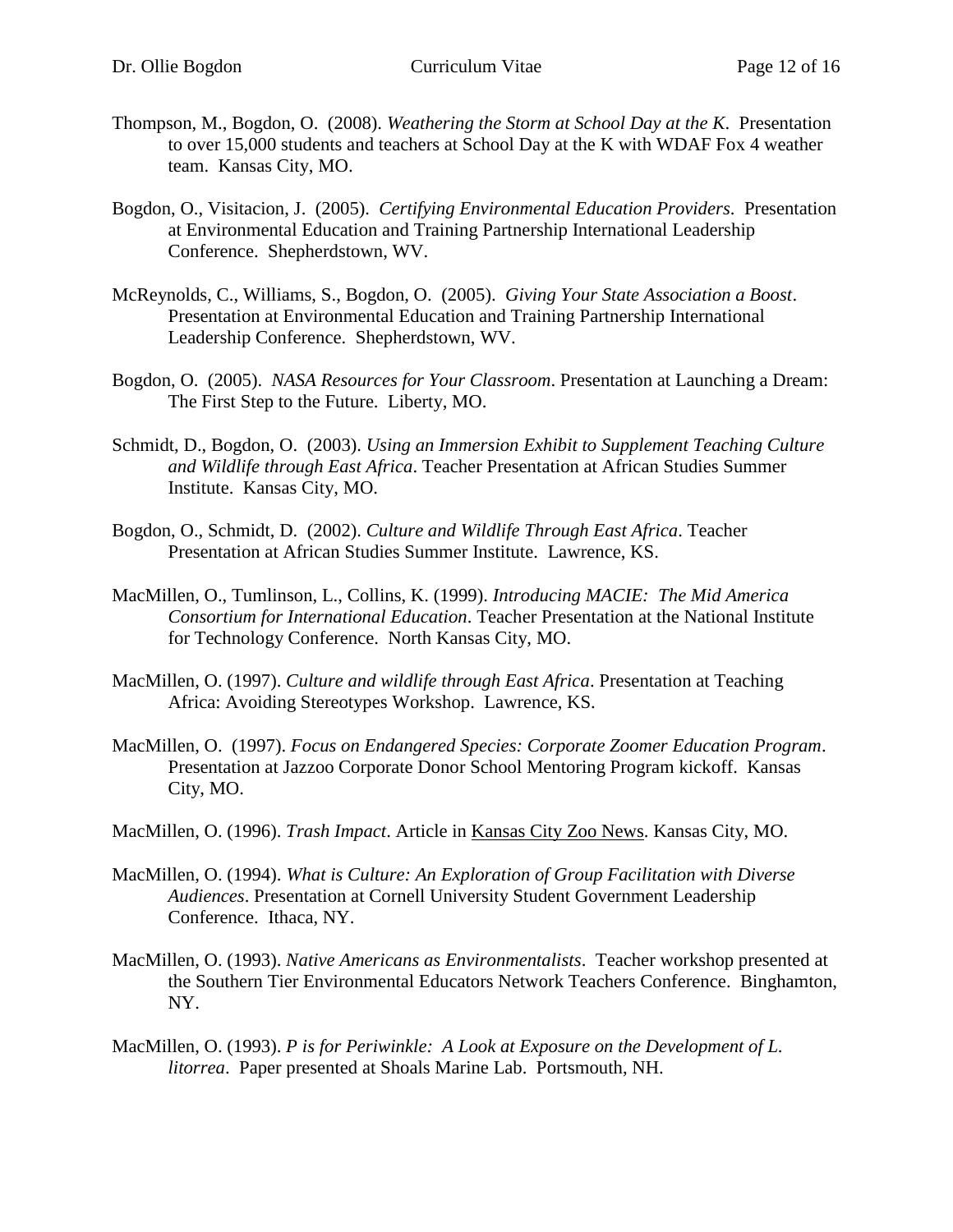Speer, N., MacMillen, O. (1990). *Island Classroom*. Article in Cornell Alumni News Magazine. Ithaca, NY.

## **GRADUATE LEVEL EDUCATIONAL STUDY TRIPS COORDINATED AND MANAGED**

Belize 1997

Recruited and traveled with 22 Teachers and Educators spending 2 weeks investigating and studying tropical rainforests flora, fauna, and cultures and coral reefs and ocean systems in Belize. Curriculum units were produced for elementary and high school education upon return.

Tanzania and Kenya 2000

Recruited and traveled with 23 Teachers and Educators spending 3 weeks investigating and studying flora, fauna, and cultures of East Africa. Curriculum units were produced for elementary and high school education upon return.

#### **RESEARCH STUDY TRIPS PARTICIPATION**

Fulbright-Hays Grant to Western Russia and Siberia 1998

Traveled to Siberia for 5½ weeks investigating and studying flora, fauna, and cultures of Siberia and north-central Asia. Research was used in preparation and design for proposed Kansas City Zoo's Asia Expansion.

#### **NATIONAL AND STATE CERTIFICATION**

GLOBE, Global Learning and Observations to Benefit the Environment train the trainers in scientific measurement protocols in the areas of: Atmosphere/Climate, Hydrology, and Phenology including:

Atmosphere Max/Min/Current Temperature Atmosphere Clouds Atmosphere Precipitation Atmosphere Relative Humidity Land Cover Biometry Land Cover Land Cover Site Land Cover Use of MUC Phenology Green-down Project WILD Project Learning Tree Project WET

Phenology Green-up Phenology Hummingbirds Phenology Budburst Projects Carbon Cycle GLOBE Resources Elementary GLOBE GLOBE Resources Understanding GLOBE Student Data Soil Temperature

#### **SERVICE TO UNIVERSITY**

CAEP standards study review group (2014-2016) Department of Education Strategic planning (2014-2015) Education Department Advisory Council (2012-present) Faculty Search Committee –at-large representative (2013) Faculty Search Committee –content member (2013; 2014; 2017)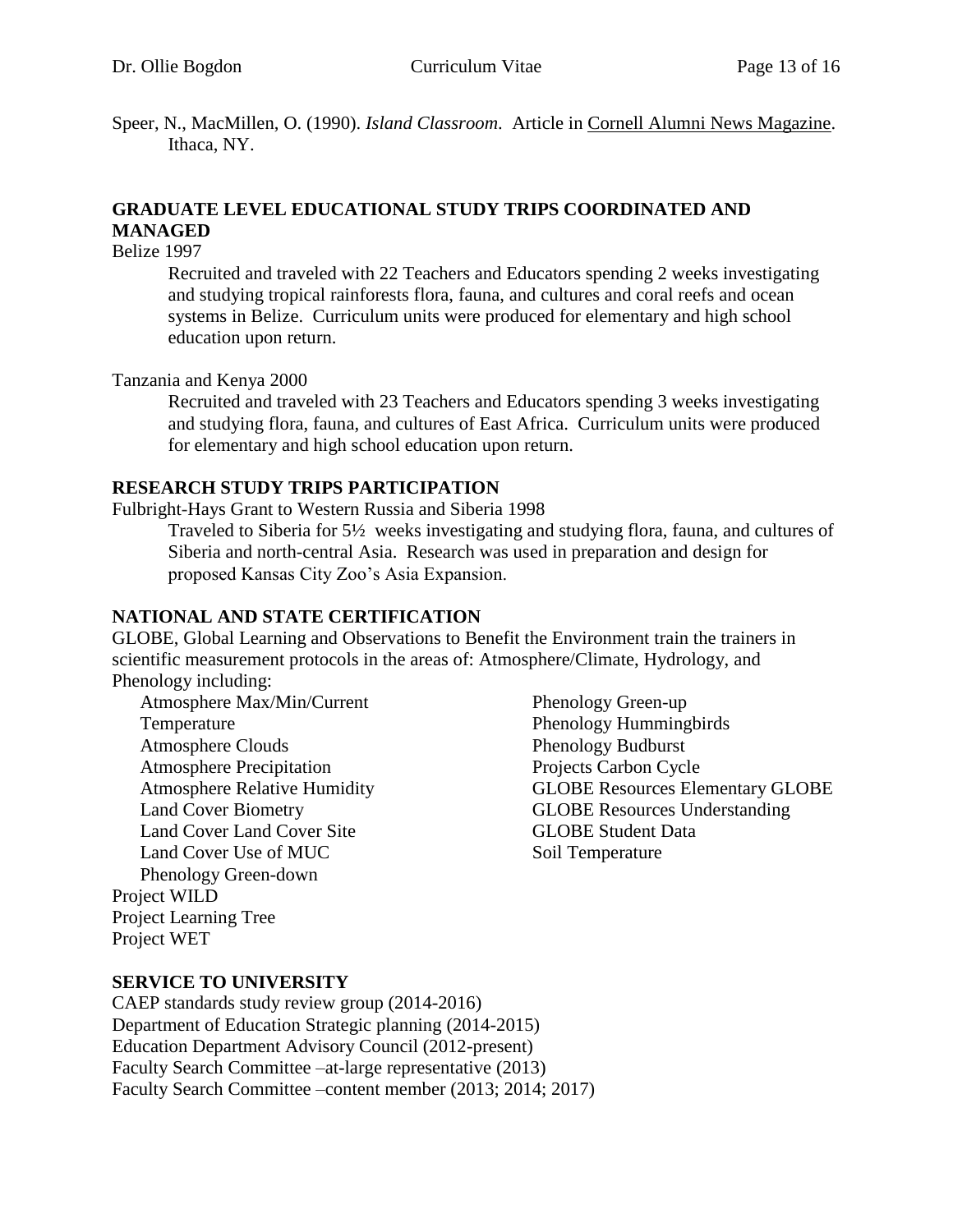## **SERVICE TO UNIVERSITY - continued**

Faculty Senate (2012-present) Habits of Mind Book Study Presenter (2013-2014) Institutional Review Board –chair MAT/MAED research protocols (2013-2015) Institutional Review Board –member/reviewer (2013-present) KACTE/ATE-K - Fall Conference - Hosted (2014) Kansan's Can Excel- multi-institutional Grant Implementation Team (2016-present) KSDE Math regional training - Hosted (2016) KSDE/CAEP accreditation site visiting team (2017-present) MSP-PRISM Grant Implementation Team (2013- 2016) Teacher Advisory Board (2012-present) Teacher Education Committee (2012-present) University Teaching Triangles (2012-present) USM planning Committee for Concert for the Climate (2013-2014) WDAF-TV School Day at the K Liaison- (2012-present)

## **PROFESSIONAL AND COMMUNITY SERVICE**

University of Missouri Extension

4-H Global Conference Presenter Club Leader and Project Leader Exhibit judge Grant writer Inquiry Methods Training Developer for program staff and volunteer leaders Power of the Wind pilot education training team Professional Development instructor for Youth Education Specialists

## Science Pioneers

Board Liaison Board Member Program Advisory Committee-member Science and Engineering Fair Judge Science Pioneers Program Committee-Chair

Kansas City Environmental Education Network

Environmental Education resource guide development/design committee Environmental Education Roundtable planning committee Founding member Teacher Resource Day planning committee

## Missouri Environmental Education Association

Board Member-at-Large Coordinator for Networking and Visioning Summit for State Environmental Literacy **Stakeholders** Environmental Education and Training Partnership Project Manager Strategic planning design committee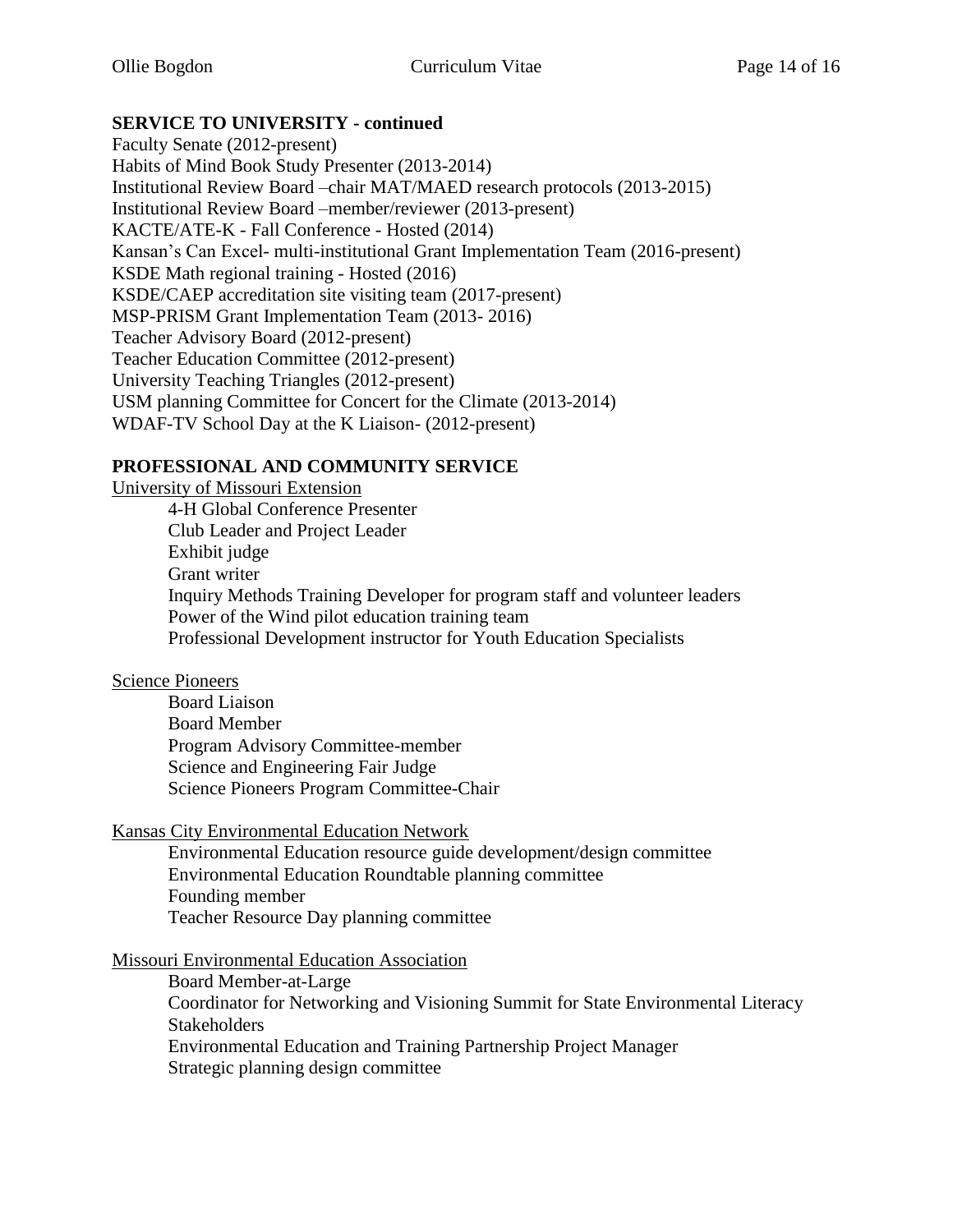American Zoo and Aquarium Association (AZA)

Conservation Education Committee Conservation Messages Task Force Conservation Education Committee Education list-serve contributor Conservation Education Committee Evaluation Task Force Multi-Institutional Research Project Advisory Board Multi-Institutional Research Project Literature Review Advisory Committee Tree Kangaroo Education Liaison and Curriculum developer

#### Kansas City Zoo

Blue River Glade Multicultural and Diversity Program Liaison Curatorial Staff Selection Committee DESE Curriculum Alignment Team Jazzoo Planning Committee KCMSD South-East Zoo Academy, Zoo Liaison Public/private transition team Special Exhibits Curriculum planning Committee Teacher Advisory Group, Staff Liaison Zoo photo club staff Liaison

#### Bridging the Gap

Environmental Educators Network member Grant reviewer Grant writer School Education advisor Speakers Bureau

#### Cornell University

Community Outreach Project Facilitator Crises Prevention and Skills Training Committee Faculty Fellow and Faculty in Residence Program Steering Committee Faculty in Residence Recruitment, Selection and Support Committee Professional Staff Requirement Selection Hiring Committee Student Leader Development and Training Steering Committee Student Staff Recruitment, Selection, and Training Committee

## New York State Cornell Cooperative Extension

County Extension Youth Programs Ambassador Advisor Educational Program Developer and Evaluator Incubation and embryology Teacher Training seminars, in-vitro specialist Natural Resources Appreciation Project Site Coordinator New York State Fair Poultry Science Volunteer Coordinator NYS 4-H Foundation Leader Training Tapes, Writer and Producer Poultry Science Regional Education Workshop Educator Project and Club Leader